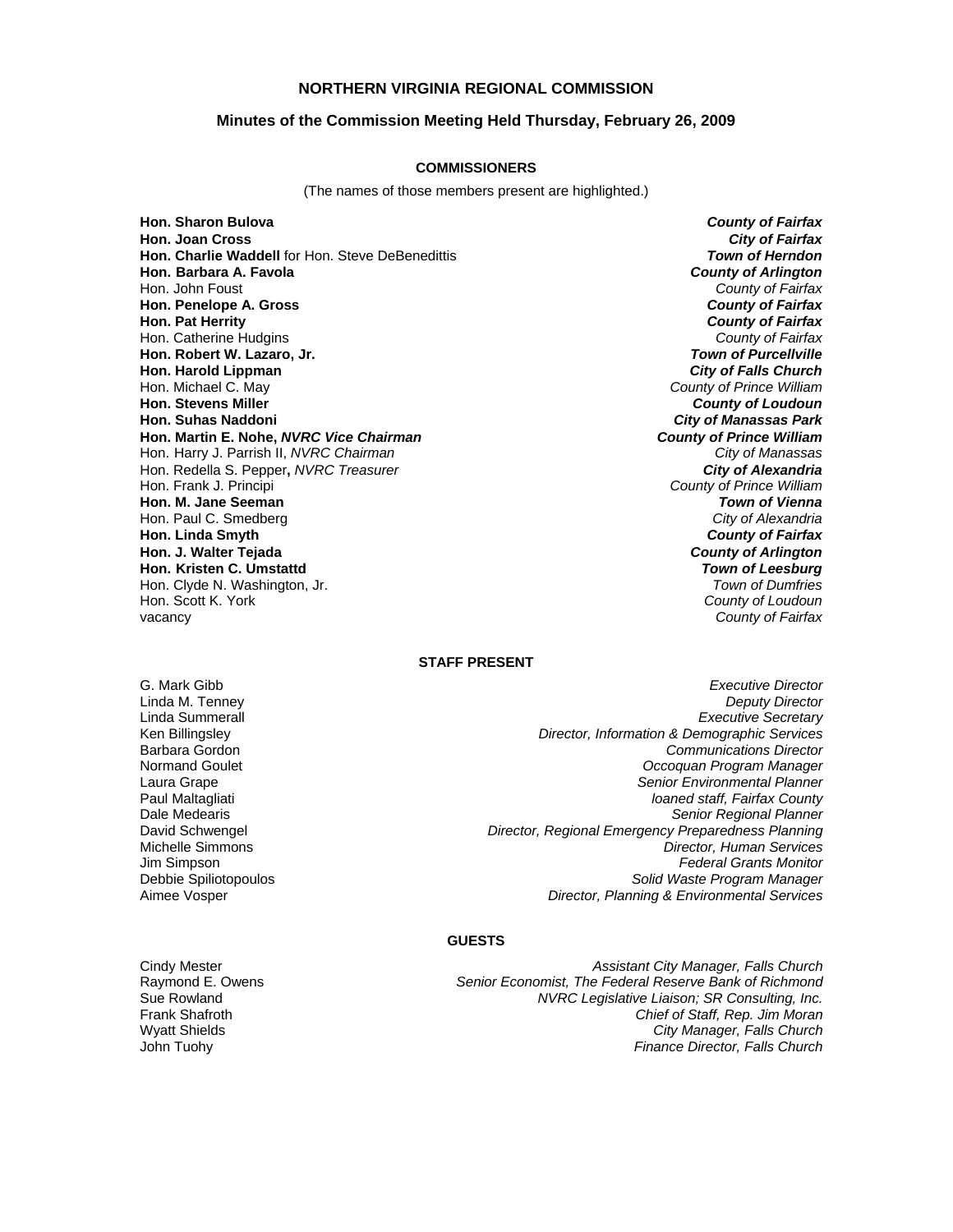| Summary Minutes of the Commission<br>February 26, 2009<br>Page 2 |                                                                                                                                                                                                                                                                                                                                                                                                                                                                                                                  |
|------------------------------------------------------------------|------------------------------------------------------------------------------------------------------------------------------------------------------------------------------------------------------------------------------------------------------------------------------------------------------------------------------------------------------------------------------------------------------------------------------------------------------------------------------------------------------------------|
| <b>CALL TO ORDER</b>                                             | Vice Chairman Nohe called the meeting to order at 7:38 p.m.                                                                                                                                                                                                                                                                                                                                                                                                                                                      |
| PLEDGE OF<br><b>ALLEGIANCE</b>                                   | The Pledge of Allegiance was recited by all present.                                                                                                                                                                                                                                                                                                                                                                                                                                                             |
| <b>ROLL CALL</b>                                                 | The roll was called and all members present or absent were noted for the record.                                                                                                                                                                                                                                                                                                                                                                                                                                 |
| APPROVAL OF<br><b>MINUTES</b>                                    | Commissioner Umstattd moved approval of the minutes of the January 22, 2009, meeting<br>of the Commission. The motion was seconded and carried, with Commissioners Seeman<br>and Lippman abstaining.                                                                                                                                                                                                                                                                                                             |
|                                                                  | Commissioner Umstattd moved approval of the minutes of the February 5, 2009, legislative<br>meeting of the Commission. The motion was seconded and carried, with Commissioners<br>Naddoni and Lippman abstaining.                                                                                                                                                                                                                                                                                                |
| <b>PRESENTATIONS</b>                                             | UPDATE ON ECONOMIC CONDITIONS                                                                                                                                                                                                                                                                                                                                                                                                                                                                                    |
| Raymond E. Owens                                                 | Mr. Owens, a senior economist with the Federal Reserve Bank of Richmond, gave a<br>sobering review of the key trends in the national economy. Mr. Owens added that the<br>Washington, D.C. MSA has not been as hard hit in job losses as other parts of the U.S.                                                                                                                                                                                                                                                 |
|                                                                  | To address the current situation, the Federal Reserve has turned to credit policy and is now<br>buying selected risky securities, such as Bear Stearns and foreign currencies. Many of the<br>current policies are untried.                                                                                                                                                                                                                                                                                      |
|                                                                  | The Federal Reserve is keeping interest rates low (0% - 0.25%) and will use all available<br>tools to promote resumption of sustainable economic growth. It continues to purchase<br>large quantities of agency debt and mortgage-backed securities to provide support to the<br>mortgage and housing markets. If circumstances warrant, the Federal Reserve will<br>purchase longer-term Treasury securities. The Federal Reserve will implement a plan to<br>extend credit to households and small businesses. |
|                                                                  | questions & answers Commissioner Lazaro asked about foreclosures in 2009, in light of adjustable rate<br>mortgages (ARMs) resetting. Mr. Owens replied that ARM resetting should not be a<br>problem since current mortgage rates are low. However, he thinks foreclosures will still be<br>prevalent during the first half of the year.                                                                                                                                                                         |
|                                                                  | Mr. Owens confirmed for Commissioner Favola that lending institutions have tightened their<br>standards for home mortgages, adding that the demand for mortgages has decreased.                                                                                                                                                                                                                                                                                                                                  |
|                                                                  | Commissioner Umstattd inquired about foreign banks holding U.S. mortgages. Mr. Owens<br>confirmed that several European banks, especially German banks, own a great deal of<br>U.S. home mortgages.                                                                                                                                                                                                                                                                                                              |
|                                                                  | IMPLICATIONS OF THE AMERICAN RECOVERY AND REINSVESTMENT ACT<br>(STIMULUS BILL) FOR NORTHERN VIRGINIA                                                                                                                                                                                                                                                                                                                                                                                                             |
| <b>Frank Shafroth</b>                                            | Mr. Shafroth, Chief of Staff for Rep. Jim Moran, began by saying that the stimulus bill is the<br>largest economic assistance bill ever signed into law in the United States. Additionally, the<br>omnibus bill (nine federal funding bills for federal FY09) passed the House yesterday and<br>goes to the Senate; all spending under those bills will expire at midnight March 6 unless the<br>Senate finishes and gets the President to sign the it. The omnibus bill contains a fair                         |

amount of funding for programs that directly affect local governments. Lastly, the President submitted an overview of his FY10 budget, with more details to be available in March or

April.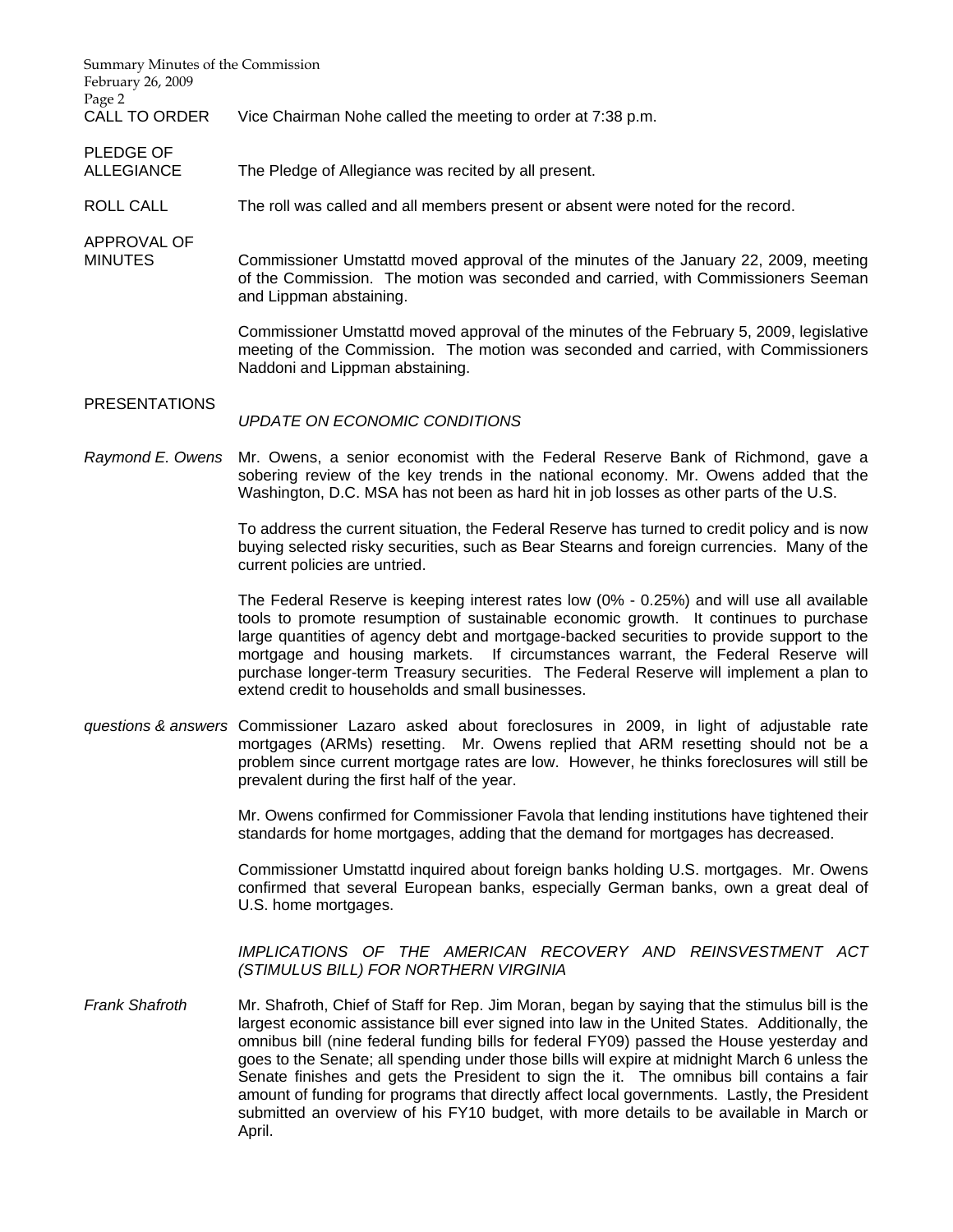Summary Minutes of the Commission February 26, 2009 Page 3

> The stimulus bill contains approximately \$15 billion in funding for cities, counties and states. Mr. Shafroth said that as of the time the President signed the bill, \$60 billion worth of bonds have been issued by state and local governments at costs of what they were before the President signed that bill. Approximately 61 percent of the stimulus bill is grants: money that will go to individuals, families, local governments. Further, a good deal of the funding the states receive will then be passed on to their local governments. Approximately 39 percent of stimulus funds is in the form of tax assistance.

> Mr. Shafroth added that the government recognizes the urgency of dealing with the economy.

> Mr. Shafroth stated that the stimulus bill will be the last of its kind for the foreseeable future and urged the local officials to spend their shares wisely by using it for projects of permanency.

*questions & answers* Commissioner Favola wondered if program criteria could be established in the stimulus bill, rather than a program/formula allocation. Mr. Shafroth agreed that was a good idea, but it's not in the bill, so jurisdictions will have to make the best of it.

> Commissioner Gross called attention to the \$190,000 earmark for Whitman-Walker Clinic of Northern Virginia. Mr. Gibb advised Mr. Shafroth that this facility has been closed. It was agreed that a letter should be sent to Rep. Moran informing him of the status of Whitman-Walker's Northern Virginia facility.

> Ms. Rowland asked about earmarks in the FY10 budget. Mr. Shafroth said it is five percent less than the current budget; there will be a continuous decline. He added that discretionary spending is just that. If Congress does not earmark discretionary funds then the administration will do it.

- CONSENT AGENDA Commissioner Umstattd moved approval of the Consent Agenda, consisting of the items outlined below. The motion was seconded and carried unanimously.
	- A. Financial Reports for January 2009
	- B. Resolution No. P09-14: Authorization to Receive and Subcontract 2009-2010 Part A (formerly Title I) Funds for Services Under the Ryan White HIV/AIDS Treatment Modernization Act of 2006
	- C. Resolution No. P09-15: Authorization to Receive and Subcontract 2009-2010 Part B (formerly Title II) Funds for Services Under the Ryan White HIV/AIDS Treatment Modernization Act of 2006

**EXECUTIVE** DIRECTOR'S

- REPORT Mr. Gibb distributed a copy of his report and reviewed updates on
	- Status on Regionalizing Services These are long-term efforts that will take time to implement. The Fire Chiefs, libraries and human services officials have been active in identifying areas of regional coordination. Staff are collecting data on regional service delivery throughout the county. A future meeting of the Chief Administrative Officers will include elected officials.
	- Inova Health System will open a new AIDS facility in Arlington in late March, replacing the one that Whitman-Walker closed.
	- Four Mile Run The contract with an architectural and engineering firm is being finalized to develop designs for the tidal corridor. Additionally, Virginia Tech College of Architecture and Urban Studies has agreed to manage the competition for the pedestrian bridge design.
	- Invitations have been sent for NVRC's Northern Virginia Community Energy Plan Workshop on March 25 at the German Embassy. The workshop builds on the